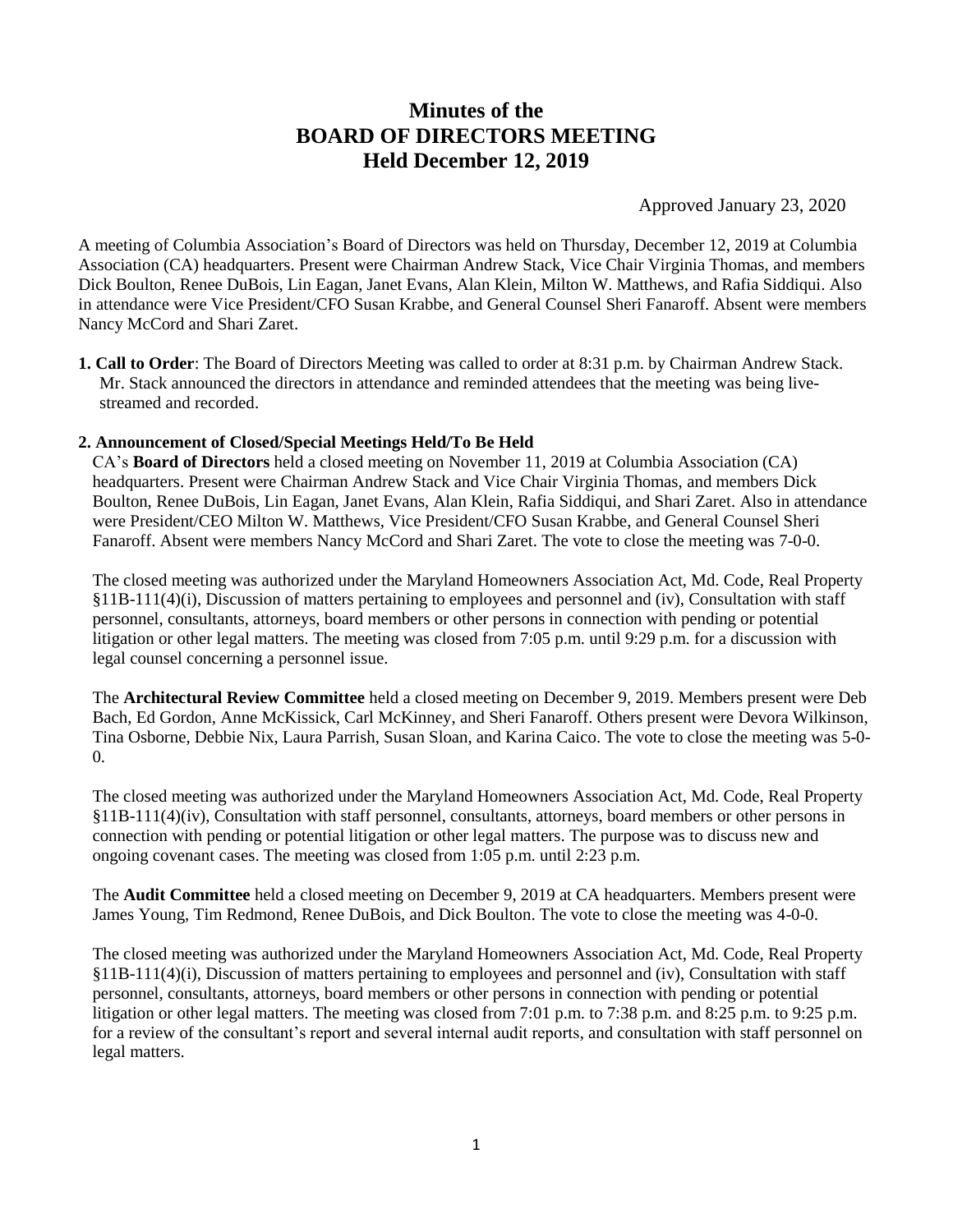# **3. Approval of Agenda**

 **Action**: Ms. DuBois moved to approve the agenda. Ms. Siddiqui seconded the motion, which was approved unanimously.

## **4. Disclosure of Conflict of Interest:** none

## **5. Consent Agenda**

(a) Approval of Minutes – November 14, 2019 Board Meeting - Approved by consent. (b) Approval of CliftonLarsonAllen LLP as Independent Auditors for FY2020 - Approved by consent.

#### **6. Board Votes**

1. Approval of Appointment of Roberto Martin to the Climate Change & Sustainability Advisory Committee Action: Mr. Klein moved to approve the appointment of Mr. Martin to the Climate Change & Sustainability Advisory Committee. Mr. Boulton seconded the motion, which was approved unanimously.

#### **7. Chairman's Remarks**

Mr. Stack referred to his written report. He also noted the CA holiday party on December 6, 2019, at which years-of-service awards were given to CA team members and the team members of the year were announced.

#### **8. Reports/Presentations**

- (a) Report from the President "The Year in Review" Mr. Matthews provided a report in writing.
- (b) Report from the CA Representatives to the Inner Arbor Trust Board of Directors Ms. Eagan provided a report in writing. A meeting to discuss land use during the December events is planned for January 2020.
- (c) Financial Reports
	- 1. FY 20 2nd Quarter Financial Report
	- 2. FY 20 2nd Quarter Financial Statements

Mr. Stack stated that these were reviewed by the Audit Committee. Ms. Krabbe noted that the numbers are close to budget.

(d) Dashboard and Quarterly Membership Update

Ms. Krabbe indicated that the metrics have been in place for a few years and that familiar patterns have emerged.

Mr. Burns provided a report in writing. Mr. Klein asked about the sentiment breakdown and Mr. Burns replied that it is slightly positive. Ms. DuBois asked about the Advertising Effectiveness report and Ms. Krabbe replied that the percentages reflect the means and factors involved with acquiring new membership. Ms. DuBois also asked about the click through rate and Ms. Krabbe replied that it is 3.6%, with an industry standard of 2.7%.

(e) Capital Projects and Open Space Updates Mr. Mattey provided a report in writing.

## **9. Tracking Forms**

- (a) Board Requests Mr. Klein inquired about transit strips, and the report due December 13, 2019. Mr. Mattey replied that analyses were performed Columbia-wide and by village, showing sidewalks and pathways.
- (b) Resident Requests No comments were received.

## **10. Possible New Topics**

None were suggested.

**11.Talking Points** – Ms. Butler recited the talking points.